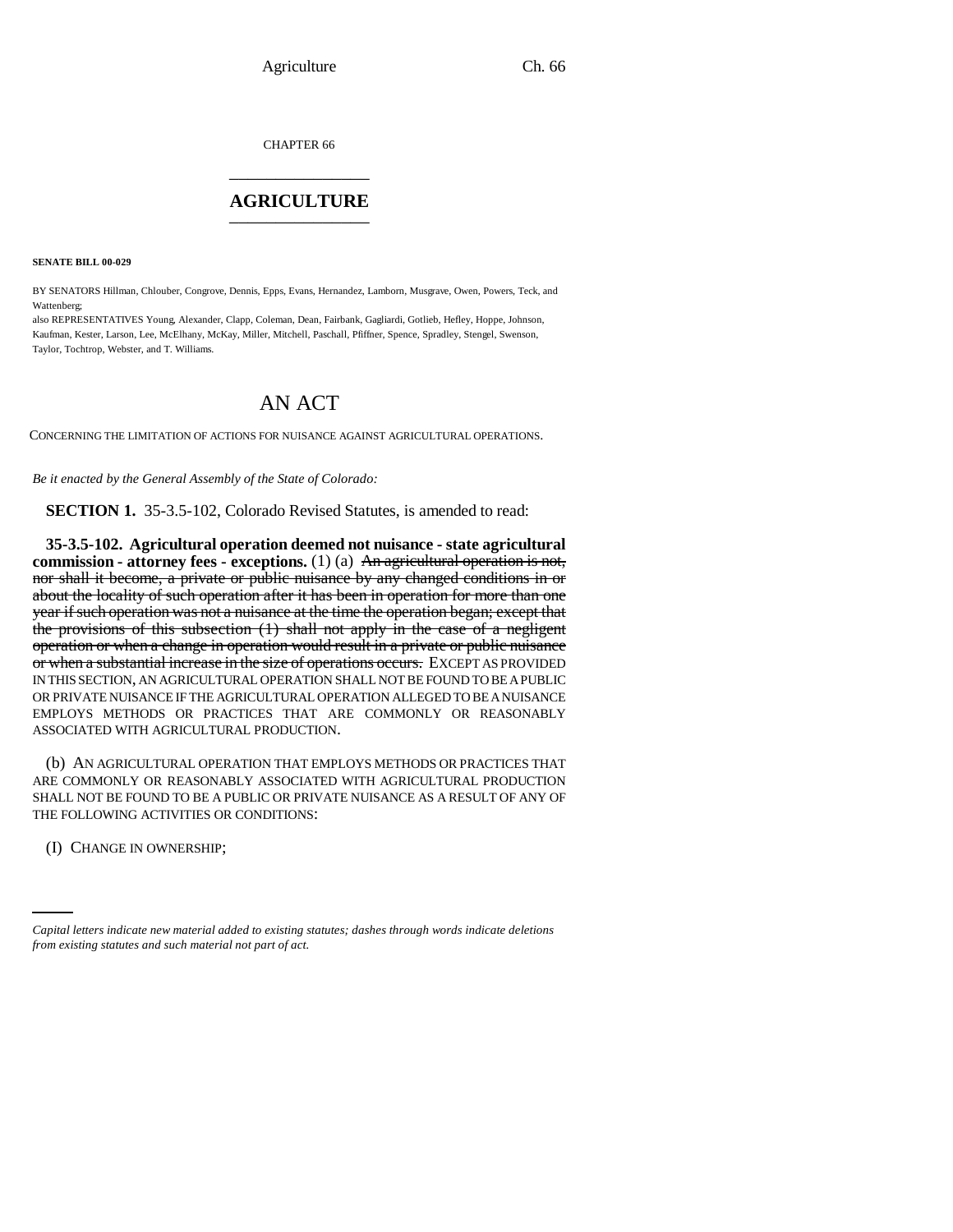## Ch. 66 Agriculture

(II) NONPERMANENT CESSATION OR INTERRUPTION OF FARMING;

(III) PARTICIPATION IN ANY GOVERNMENT SPONSORED AGRICULTURAL PROGRAM;

(IV) EMPLOYMENT OF NEW TECHNOLOGY; OR

(V) CHANGE IN THE TYPE OF AGRICULTURAL PRODUCT PRODUCED.

(2) (a) NOTWITHSTANDING ANY OTHER PROVISION OF THIS SECTION TO THE CONTRARY, AN AGRICULTURAL OPERATION SHALL NOT BE FOUND TO BE A PUBLIC OR PRIVATE NUISANCE IF SUCH AGRICULTURAL OPERATION:

(I) WAS ESTABLISHED PRIOR TO THE COMMENCEMENT OF THE USE OF THE AREA SURROUNDING SUCH AGRICULTURAL OPERATION FOR NONAGRICULTURAL ACTIVITIES;

(II) EMPLOYS METHODS OR PRACTICES THAT ARE COMMONLY OR REASONABLY ASSOCIATED WITH AGRICULTURAL PRODUCTION; AND

(III) IS NOT OPERATING NEGLIGENTLY.

(b) EMPLOYMENT OF METHODS OR PRACTICES THAT ARE COMMONLY OR REASONABLY ASSOCIATED WITH AGRICULTURAL PRODUCTION SHALL CREATE A REBUTTABLE PRESUMPTION THAT AN AGRICULTURAL OPERATION IS NOT OPERATING NEGLIGENTLY.

 $\left(\frac{b}{b}\right)$  (3) The court may, pursuant to sections 13-16-122 and 13-17-102, C.R.S., award expert fees, reasonable court costs, and reasonable attorney fees to the prevailing party in any action brought to assert that an agricultural operation is a private or public nuisance. Nothing in this section shall be construed as restricting, superseding, abrogating, or contravening in any way the provisions of sections 25-7-138 (5), C.R.S., and 25-8-501.1 (8), C.R.S.

 $(2)$  (4) As used in this article, "agricultural operation" has the same meaning as "agriculture", as defined in section 35-1-102 (1).

 $\left(\frac{3}{2}\right)$  (5) Any ordinance or resolution of any unit of local government that makes the operation of any agricultural operation a nuisance or provides for the abatement thereof as a nuisance under the circumstances set forth in this section is void; except that the provisions of this subsection  $(3)$  (5) shall not apply when an agricultural operation is located within the corporate limits of any city or town on July 1, 1981, or is located on a property which THAT the landowner voluntarily annexes to a municipality on or after July 1, 1981.

 $(4)$  (6) This section shall not invalidate any contracts made prior to July 1, 1981 SEPTEMBER 1, 2000, but shall be applicable only to contracts and agreements made on or after  $J_{\text{t}}$ , 1981 SEPTEMBER 1, 2000.

 $(5)$  (7) Nothing in this article shall be construed to prohibit a local government from adopting an ordinance or passing a resolution A LOCAL GOVERNMENT MAY ADOPT AN ORDINANCE OR PASS A RESOLUTION that provides additional protection for agricultural operations; except that no such ordinance or resolution shall prevent an